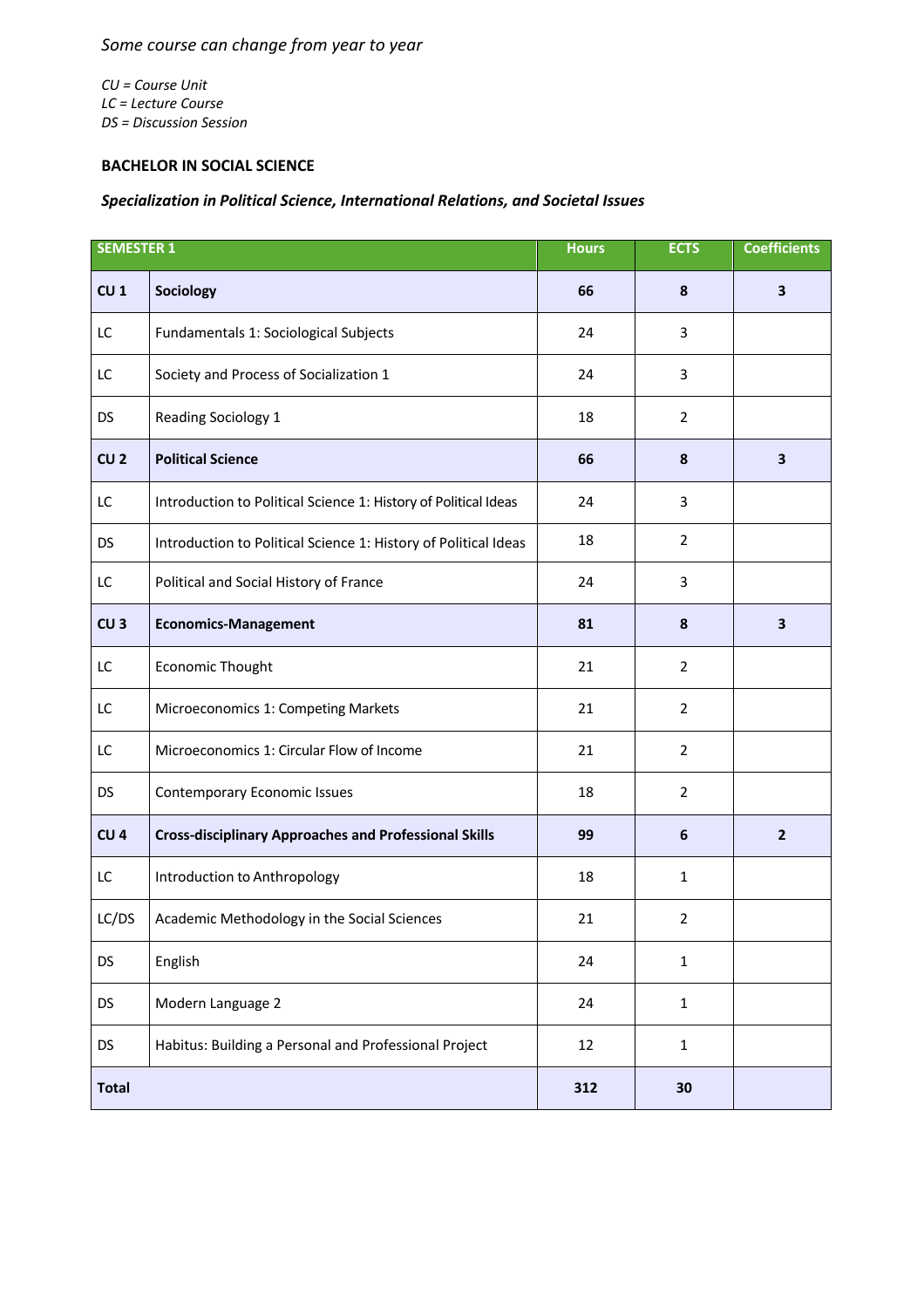| <b>SEMESTER 2</b> |                                                              | <b>Hours</b> | <b>ECTS</b>    | <b>Coefficients</b>     |
|-------------------|--------------------------------------------------------------|--------------|----------------|-------------------------|
| CU <sub>1</sub>   | Sociology                                                    | 66           | 8              | $\overline{\mathbf{3}}$ |
| LC                | Fundamentals 2: Sociological Subjects                        | 24           | 3              |                         |
| LC                | Society and Process of Socialization 2                       | 24           | 3              |                         |
| <b>DS</b>         | <b>Reading Sociology 2</b>                                   | 18           | $\overline{2}$ |                         |
| CU <sub>2</sub>   | <b>Political Science</b>                                     | 81           | 8              | $\overline{\mathbf{3}}$ |
| LC                | Introduction to Political Science 2: Political Sociology     | 21           | $\overline{2}$ |                         |
| <b>DS</b>         | <b>Political Sociology</b>                                   | 18           | $\overline{2}$ |                         |
| LC                | History and Theories of Democracy                            | 21           | $\overline{2}$ |                         |
| LC                | History of International Relations: 20 <sup>th</sup> Century | 21           | $\overline{2}$ |                         |
| CU <sub>3</sub>   | <b>Economics-Management</b>                                  | 66           | 8              | $\overline{\mathbf{3}}$ |
| LC                | Contemporary Economic Issues 1: Growth                       | 24           | 3              |                         |
| LC                | Contemporary Economic Issues 2: Policy Trends                | 24           | 3              |                         |
| <b>DS</b>         | <b>Contemporary Economic Issues</b>                          | 18           | $\overline{2}$ |                         |
| CU <sub>4</sub>   | <b>Cross-disciplinary Approaches and Professional Skills</b> | 99           | 6              | $\overline{2}$          |
| LC                | <b>Public Ethics</b>                                         | 21           | $\overline{2}$ |                         |
| LC                | Social and Solidarity Economy and Sustainable Development    | 18           | 1              |                         |
| <b>DS</b>         | English                                                      | 24           | $\mathbf{1}$   |                         |
| <b>DS</b>         | LV <sub>2</sub>                                              | 24           | $\mathbf{1}$   |                         |
| <b>DS</b>         | Habitus: Building a Personal and Professional Project        | 12           | $\mathbf{1}$   |                         |
| <b>Total</b>      |                                                              | 312          | 30             |                         |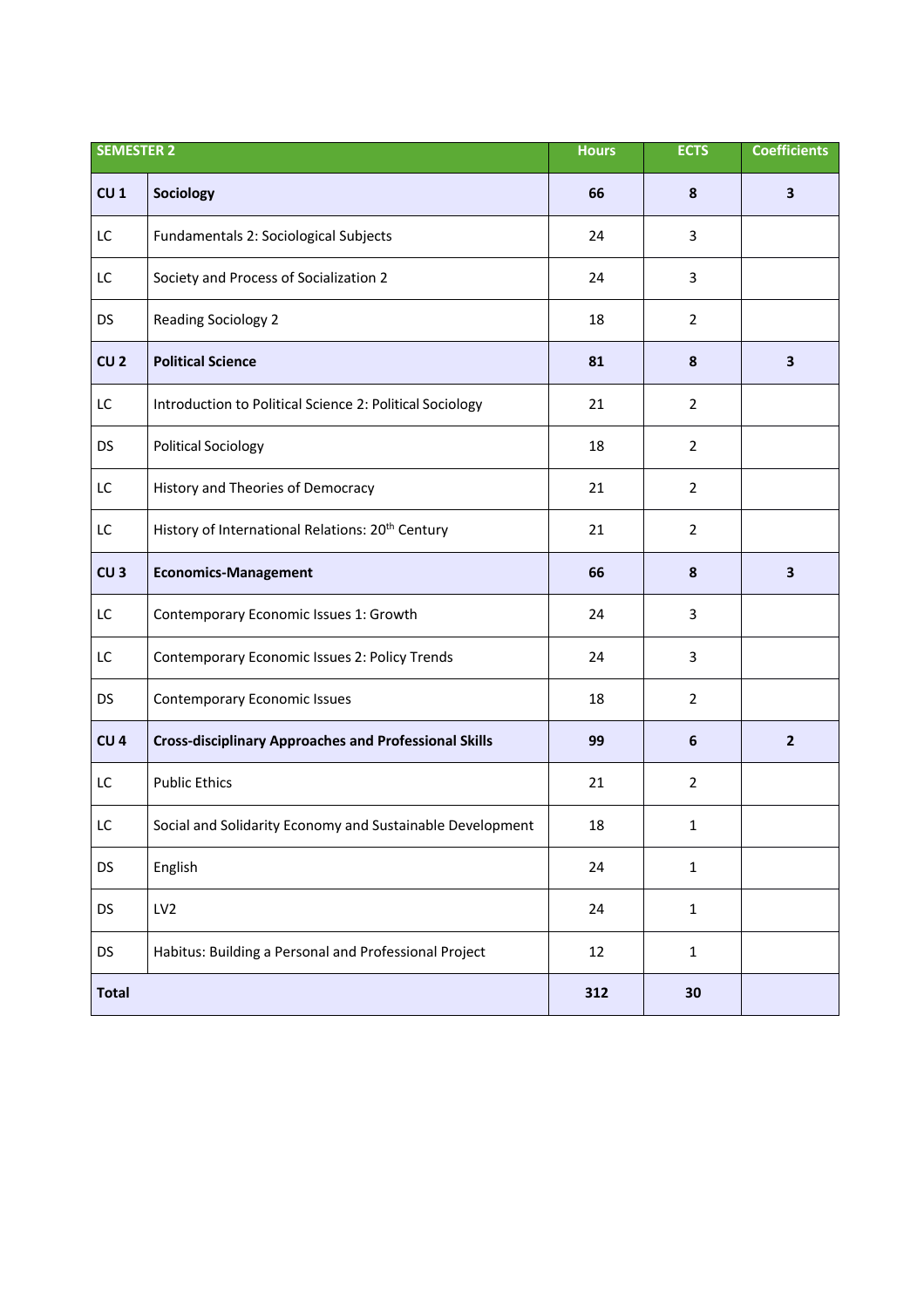| <b>SEMESTER 3</b> |                                                                | <b>Hours</b> | <b>ECTS</b>    | <b>Coefficients</b>     |
|-------------------|----------------------------------------------------------------|--------------|----------------|-------------------------|
| CU <sub>1</sub>   | Sociology                                                      | 66           | 8              | $\overline{\mathbf{3}}$ |
| LC                | Sociology of the Family                                        | 24           | 3              |                         |
| LC                | <b>Urban Sociology</b>                                         | 24           | 3              |                         |
| DS                | <b>Practicing Sociology 1</b>                                  | 18           | 2              |                         |
| CU <sub>2</sub>   | <b>Political Science</b>                                       | 66           | 8              | 3                       |
| LC                | Institutions and Political Life under the Fifth Republic       | 24           | 3              |                         |
| LC                | Theories and Sociology of International Relations              | 24           | 3              |                         |
| <b>DS</b>         | Theories and Sociology of International Relations              | 18           | $\overline{2}$ |                         |
| CU <sub>3</sub>   | <b>Economics-Management</b>                                    | 81           | 8              | $\overline{\mathbf{3}}$ |
| LC                | Microeconomics 2: Economics and Competition Policy             | 21           | 2              |                         |
| LC                | New Economic Theories and Practices                            | 21           | $\overline{2}$ |                         |
| LC                | Management: Accounting and Financial Analysis for<br>Companies | 21           | $\overline{2}$ |                         |
| <b>DS</b>         | Management: Accounting and Financial Analysis for<br>Companies | 18           | $\overline{2}$ |                         |
| CU <sub>4</sub>   | <b>Cross-disciplinary Approaches and Professional Skills</b>   | 84           | 6              | $\overline{2}$          |
| <b>DS</b>         | Quantitative Techniques Applied to the Social Sciences         | 24           | 3              |                         |
| DS                | English                                                        | 24           | $\mathbf{1}$   |                         |
| <b>DS</b>         | Modern Language 2                                              | 24           | $\mathbf{1}$   |                         |
| <b>DS</b>         | Habitus: Building a Personal and Professional Project          | 12           | $\mathbf{1}$   |                         |
| <b>Total</b>      |                                                                | 297          | 30             |                         |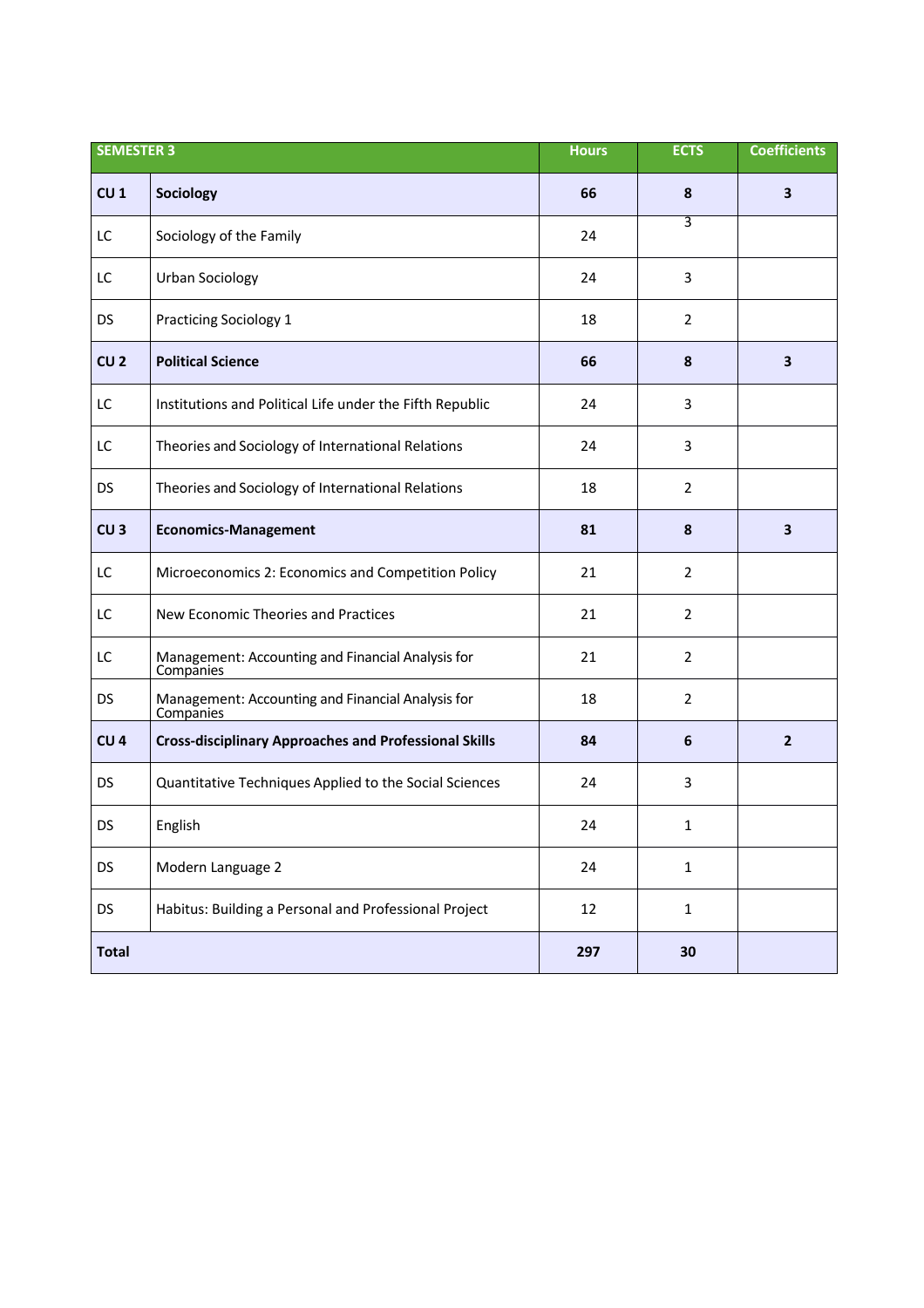| <b>SEMESTER 4</b> |                                                              | <b>Hours</b> | <b>ECTS</b>      | <b>Coefficients</b>     |
|-------------------|--------------------------------------------------------------|--------------|------------------|-------------------------|
| CU <sub>1</sub>   | <b>Political Science</b>                                     | 66           | 8                | 3                       |
| LC                | <b>Comparative Political Systems</b>                         | 24           | 3                |                         |
| LC                | Theories of Integration and Political System of the EU       | 24           | 3                |                         |
| <b>DS</b>         | Political Science 1                                          | 18           | $\overline{2}$   |                         |
| CU <sub>2</sub>   | <b>International Relations</b>                               | 81           | 8                | $\overline{\mathbf{3}}$ |
| LC                | History of International Relations: Thematic Approach        | 21           | $\overline{2}$   |                         |
| LC                | International Institutions                                   | 21           | $\overline{2}$   |                         |
| LC                | Religion and International Relations                         | 21           | $\overline{2}$   |                         |
| <b>DS</b>         | <b>International Relations 1</b>                             | 18           | $\overline{2}$   |                         |
| CU <sub>3</sub>   | Sociology                                                    | 66           | 8                | $\overline{\mathbf{3}}$ |
| LC                | Sociology of Religion                                        | 24           | 3                |                         |
| LC                | Sociology of Organizations                                   | 24           | 3                |                         |
| <b>DS</b>         | <b>Practicing Sociology 2</b>                                | 18           | $\overline{2}$   |                         |
| CU <sub>4</sub>   | <b>Cross-disciplinary Approaches and Professional Skills</b> | 93           | $\boldsymbol{6}$ | $\overline{2}$          |
| LC                | <b>Ethics and Society</b>                                    | 21           | $\overline{2}$   |                         |
| DS                | <b>Grand Cours ICP</b>                                       | 12           | 1                |                         |
| <b>DS</b>         | English                                                      | 24           | $\mathbf{1}$     |                         |
| <b>DS</b>         | Modern Language 2                                            | 24           | $\mathbf{1}$     |                         |
| <b>DS</b>         | Habitus: Building a Personal and Professional Project        | 12           | $\mathbf{1}$     |                         |
| <b>Total</b>      |                                                              | 306          | 30               |                         |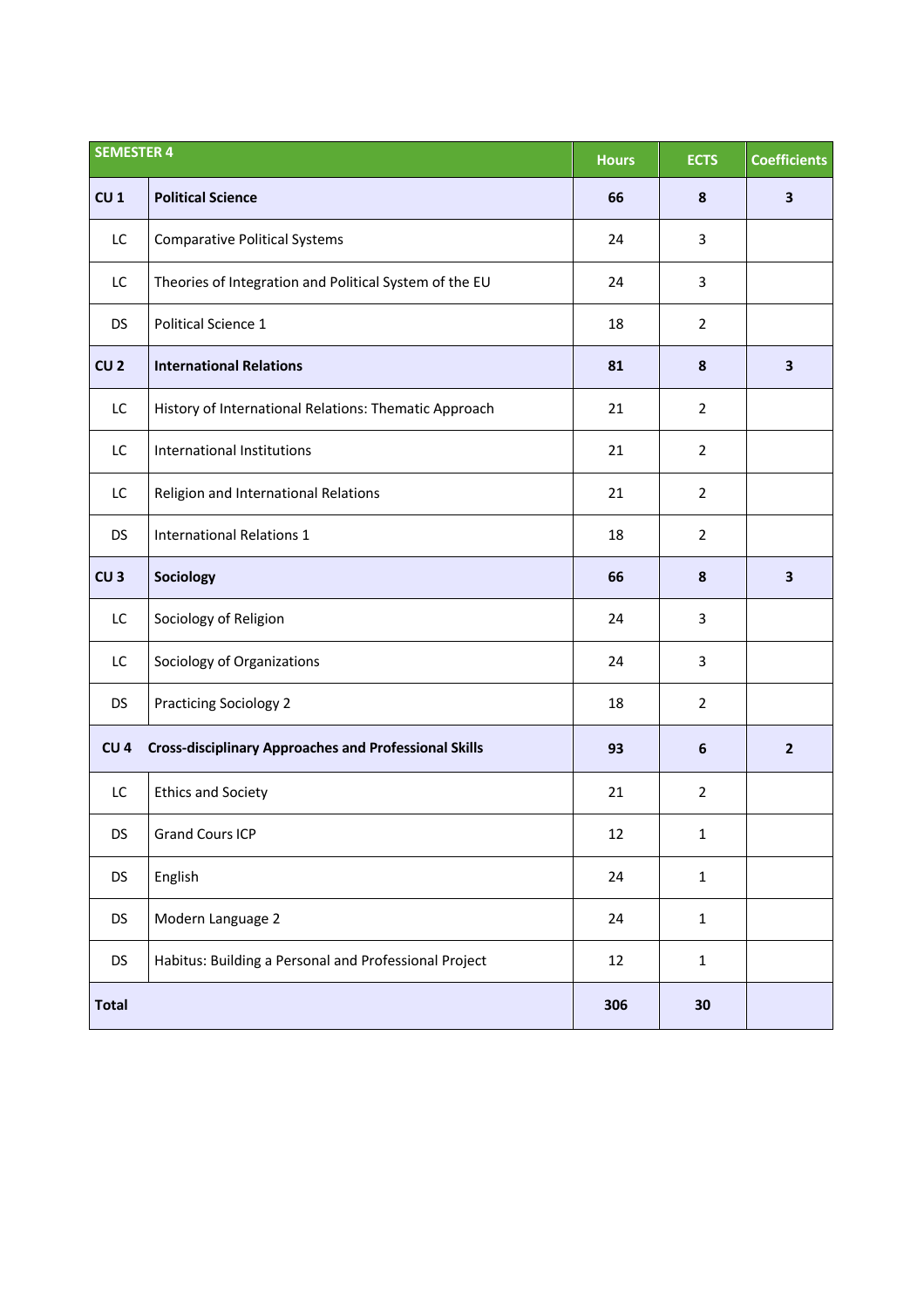| <b>SEMESTER 5</b> |                                                                    | <b>Hours</b> | <b>ECTS</b>      | <b>Coefficients</b>     |
|-------------------|--------------------------------------------------------------------|--------------|------------------|-------------------------|
| CU <sub>1</sub>   | <b>Political Science</b>                                           | 84           | 9                | $\overline{\mathbf{3}}$ |
| LC                | <b>Contemporary Political Thought</b>                              | 24           | 3                |                         |
| LC                | Non-Violence and Politics                                          | 21           | $\overline{2}$   |                         |
| LC                | History and Sociology of Political Parties                         | 21           | $\overline{2}$   |                         |
| <b>DS</b>         | <b>Political Science 2</b>                                         | 18           | $\overline{2}$   |                         |
| CU <sub>2</sub>   | <b>International Relations</b>                                     | 84           | 9                | $\mathbf{3}$            |
| LC                | Contemporary International Issues                                  | 21           | $\overline{2}$   |                         |
| LC                | <b>Economics of Globalization</b>                                  | 24           | 3                |                         |
| LC                | <b>International Security</b>                                      | 21           | $\overline{2}$   |                         |
| <b>DS</b>         | <b>International Relations 2</b>                                   | 18           | $\overline{2}$   |                         |
| CU <sub>3</sub>   | Sociology                                                          | 60           | 6                | $\mathbf{3}$            |
| LC                | Sociology of Integration and Exclusion                             | 21           | $\overline{2}$   |                         |
| LC                | Sociology of Violence                                              | 21           | $\overline{2}$   |                         |
| <b>DS</b>         | Rendering and Writing About the Social Sciences 1                  | 18           | $\overline{2}$   |                         |
| CU <sub>4</sub>   | <b>Cross-disciplinary Approaches and Professional Skills</b>       | 93           | $\boldsymbol{6}$ | $\overline{2}$          |
| LC                | <b>Business Ethics and Governance</b>                              | 21           | $\overline{2}$   |                         |
| <b>DS</b>         | Academic Methodology: Drafting a Professional Experience<br>Report | 12           | $\mathbf 1$      |                         |
| <b>DS</b>         | English                                                            | 24           | $\mathbf{1}$     |                         |
| <b>DS</b>         | LV <sub>2</sub>                                                    | 24           | $\mathbf{1}$     |                         |
| <b>DS</b>         | Habitus: Building a Personal and Professional Project              | 12           | $\mathbf{1}$     |                         |
| <b>Total</b>      |                                                                    | 321          | 30               |                         |